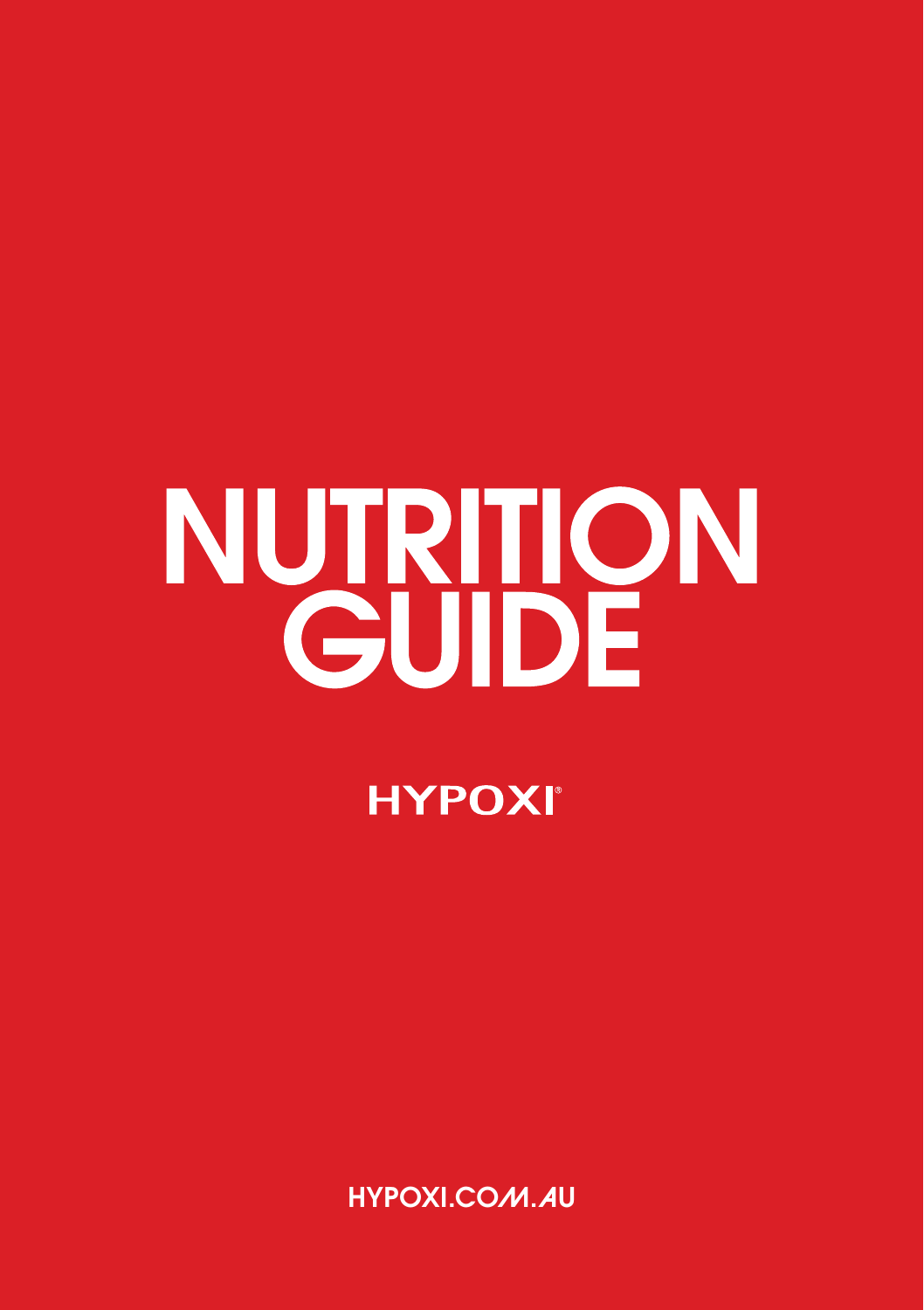Healthy eating means following a balanced diet that provides you with the adequate energy at the right time to ensure your body burns the maximum amount of fat during your HYPOXI-Training. To ensure you achieve the best results, simple nutritional guidelines should be followed before and after your HYPOXI session.



#### WHAT IS A CARB?

POTATOES SWEET POTATOES PUMPKIN **BEETROOT CARROTS** RICE / COUS COUS PASTA / NOODLES LEGUMES / BEANS NUTS / SEEDS BREAD / PASTRY OATS / CEREAL BANANAS MELON MANGO **CHERRIES** APPLE / PEAR DRIED FRUIT MILK / YOGURT

ICE CREAM **SUGAR** 

**CHOCOLATE** 

LOLLIES

JAMS / PRESERVES

KEEP HYDRATED 1.5-2 l of water

NO EXERCISE on HYPOXI days for optimum results

plus 2-4 hours

**HEALTHY BALANCED** 

 $_{110}$  to 6 hours in total

NO

HYPORT SESSION

## WHY DO YOU NEED TO AVOID CARBS?

8 HOURS OF SLEEP

NO ALCOHOL after session

NO CAFFEINE after session

To maximise the amount of fat your body metabolises during and after HYPOXI, it is important that you don't consume any food for two hours after your HYPOXI session and then no carbohydrates for a further 2-4 hours otherwise you will just burn food instead of your stubborn fat. Don't forget! Carbs are sneaky and not only found in pasta, bread and rice. Avoid any of the foods that contain more than 10gm of carbs per 100gm and eating unncessary snacks.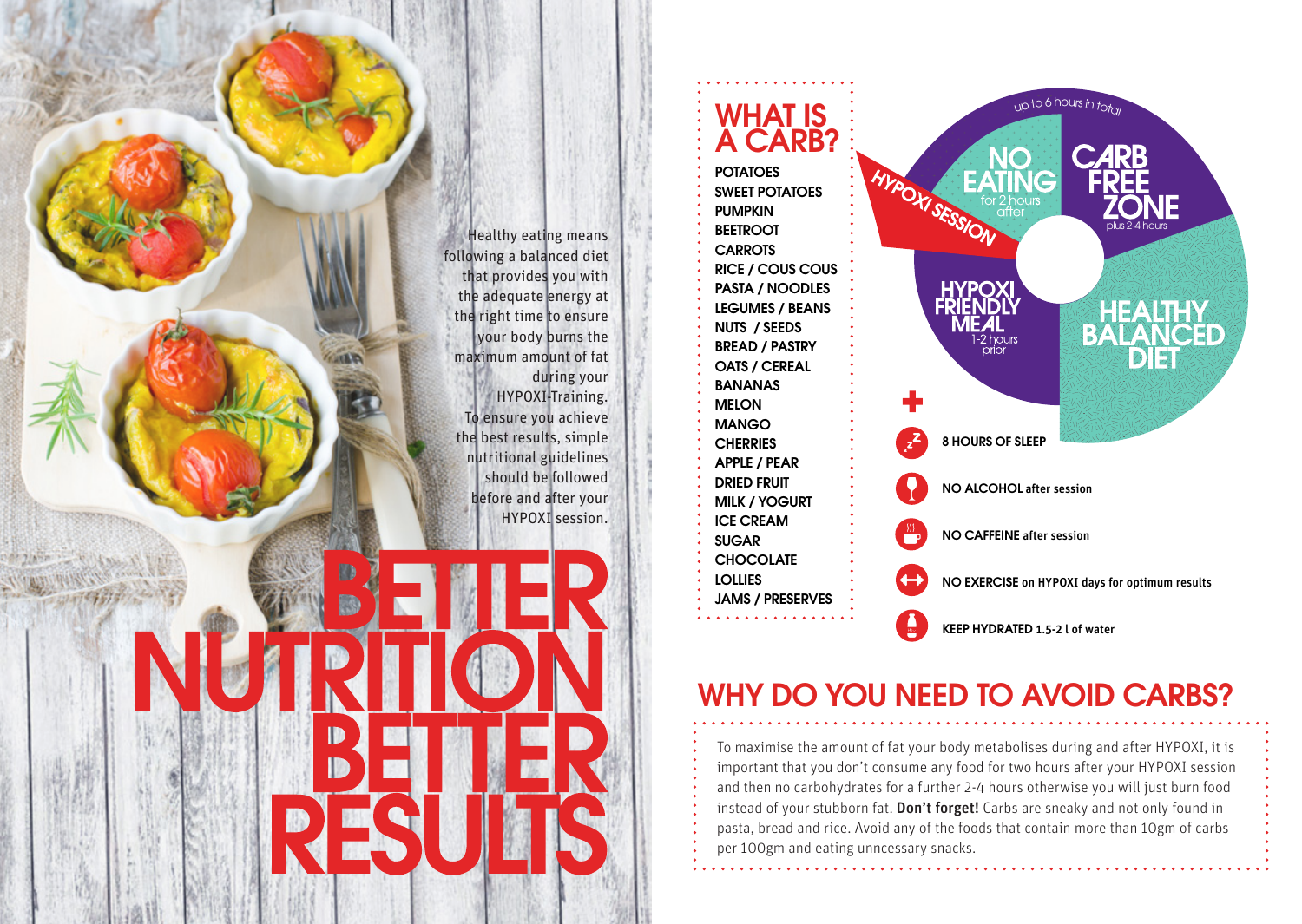#### BREAKFAST

• 1 x small tub of natural yoghurt with fresh berries • 1 x hard boiled egg

• 1 x poached egg and steamed spinach • 1 cup cottage cheese with fresh berries

• omelette: 2 x egg whites with 1 cup chopped tomatoes, mushrooms or spinach and smoked salmon

#### **LUNCH**

• grilled chicken/lean beef/fish (palm sized hand) with salad • tin salmon/tuna with vegetables • caprese salad

• large green salad with mixed vegetables (avoid root vegetables) • 6-8 pieces sashimi and salad • turkey and lettuce wrap

Image source: Pinterest

POST

### **DINNER**

- chicken/lean beef/lamb stir fry with vegetables (no noodles)
- homemade vegetable soup
- salmon steak and green roasted vegetables
- beef/lamb steak with steamed mixed vegetables
- baked fish with steamed asian vegetables
- san choy bow (no rice noodles)
- prawn and avacado salad

#### SMALL MEALS

- ½ avocado dressed with olive oil and cracked pepper
- cucumber ship filled with small can of tuna mixed with cottage cheese
- celery stick filled with cottage cheese
- 2 x medium strawberries mixed with 2 x spoons of natural yoghurt